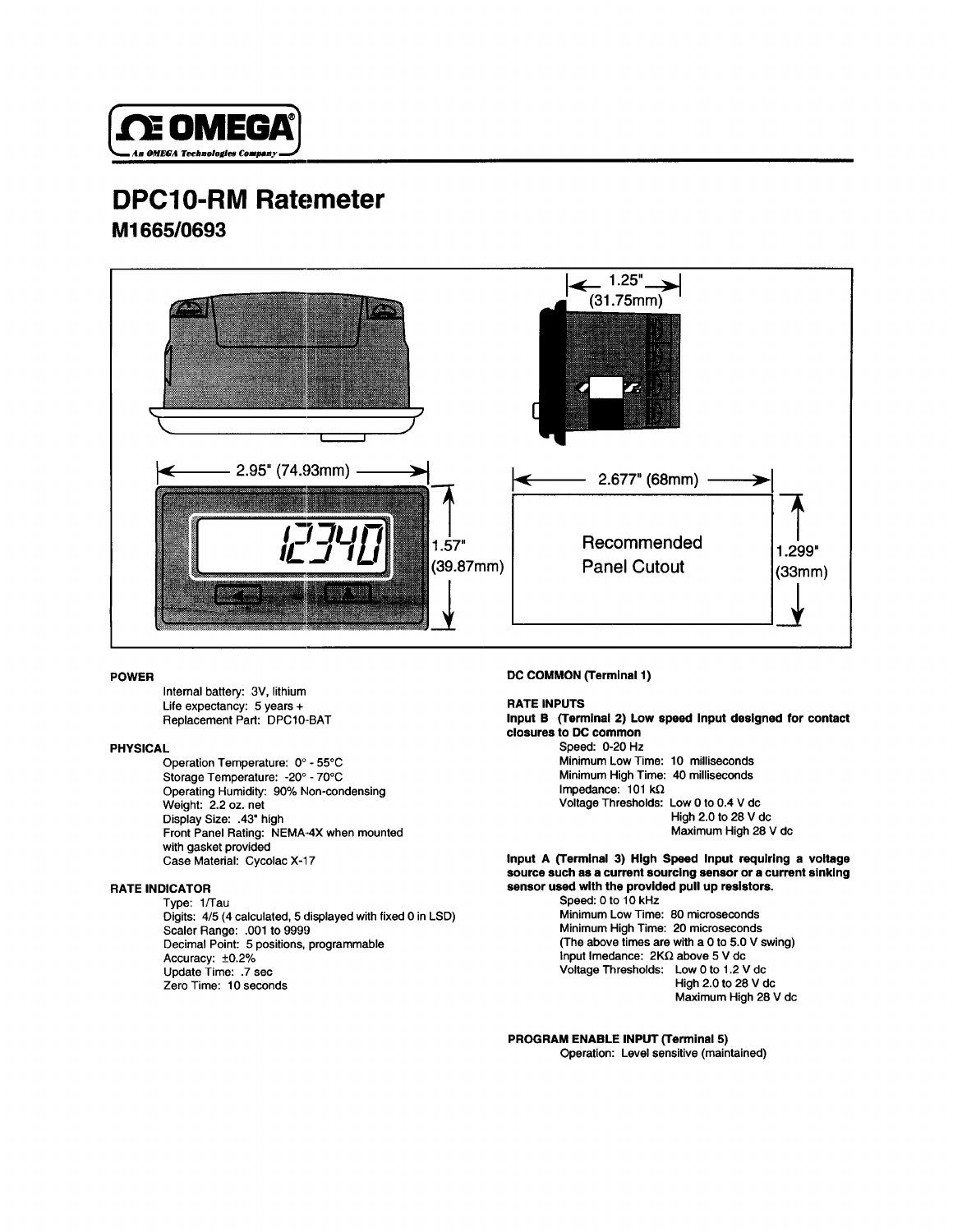### **INTRODUCTION OPERATION**

A programmable rate scaler and decimal point allow fo display of rate in any engineering term. digits will be displayed with fixed 0 in the least significant digit. Your OMEGA DPC10-RM is a ratemeter with a 4-5 digit LCD display. The four most significant digits are calculated; five



### **APPLICATIONS**

must make certain programming and wiring choices to ad complish your application. We recommend the following sequence: The DPC10-RM is designed to show you process rate. You

- 1. Answer the following questions:
	- What type of sensor will be used?
	- to?  $\bullet$  What engineering units should the ratemeter be scale
	- How many pulses per item is the sensor providing?
	- ?? Is a decimal point needed on the rate display?
- 2. Calculate the rate scale factor.

### MOUNTING



### **Rate Inputs**

sensor and can accept inputs up to 10 kHz. Inputs into this terminal are realized on the positive-going edge. Separate contact and solid state inputs are provided. The solid state input (terminal 3) requires a current-sourcing



+28 V dc. +2.0 V dc but no more than Terminal 3 is pulled down to common. When a sensor output supplies voltage to this terminal, one count is registered on the display. The sourcing signal must supply at least

power assist feature of the DPC10-RM extends the life of the battery. **Note:** When a sourcing signal is applied to terminal 3, a

Terminal 2 is the low-speed, current-sinking rate input designed to be used with a contact closure to ground. It has a maximum count speed of 20 Hz. Inputs into this terminal are counted on the negative-going edge.



pulling the voltage down to .4 V dc or less, one count i registered. Terminal 2 is pulled up to +3 V dc. When a contact close

### **PROGRAM MODE**

**NOTE: To enter the program mode, you must connect a jumper between terminals 1 and 5. To leave the program mode, disconnect the jumper.**

### **Screens**

There are three program-mode screens in theDPC10-RM

Press and hold the  $\left[\begin{array}{c} 0 \\ 0 \end{array}\right]$  key while repeatedly pressing the

 $\blacktriangle$  key to advance to successive screens.

| <b>Programming Screens</b>       |                                |  |
|----------------------------------|--------------------------------|--|
| <b>Function</b><br><b>Screen</b> |                                |  |
|                                  | Rate Scale Factor              |  |
| 2                                | <b>Ratemeter Decimal Point</b> |  |
| 3                                | Rate x1/x10                    |  |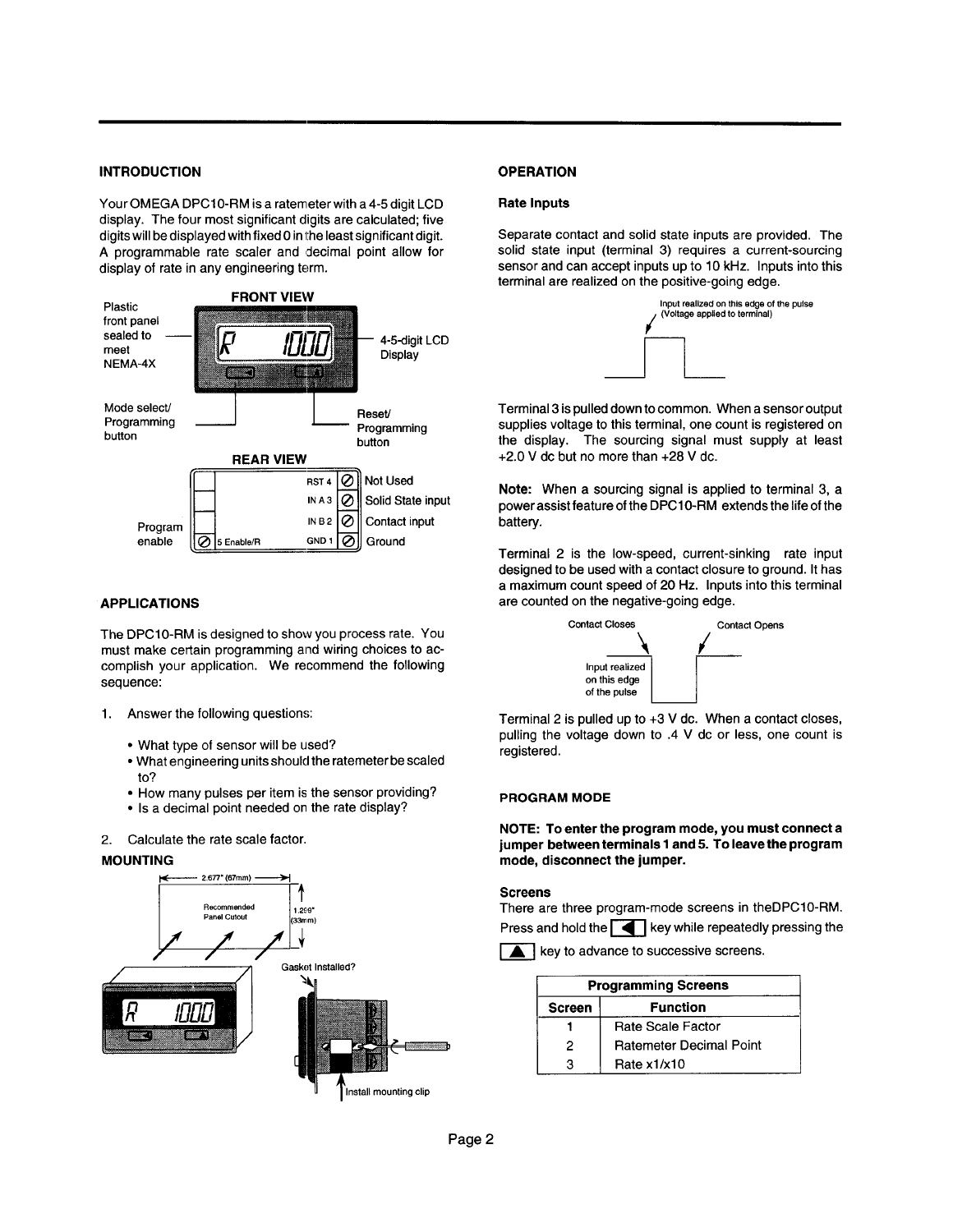### **RATE SCALER**

### **Calculating the Rate Scale Factor**

**l/Tau), and multiplying the product by the rate scaler. The rate scaler** is user programmed to convert the count input frequency into the desired rate units for display (feet/minute, inches/second, gallons/hour, etc.) **= interval between input pulses, converting to a frequency (F**  This 1/Tau ratemeter calculates rate by measuring the time

Rate Scaler Range: 0.001 to 9999

Rate Scaler (RS) formula:

$$
RS = \frac{SEC X DPF}{PPI}
$$

where:

second = 1, items/minute = 60, items/hour = 3600, etc SEC is the number of seconds in the rate time unit (items/

DPF is the decimal point factor corresponding to the desired decimal point location on the run mode screen:

| Display | DPF  |
|---------|------|
| xxxx    | 1    |
| XXX X   | 10   |
| XX.XX   | 100  |
| X XXX   | 1000 |

Use the rate display decimal point screen to program the desired decimal point position.

PPI is the number of pulses per item from the sensor.

E**xample 1:** A sensor produces 10 pulses per foot of material **travel. Display rate in whole feet per minute (XXXX).**

$$
\mathsf{RS} = \frac{60 \times 1}{10} = \frac{60}{10} = 6
$$

Display flow rate in tenths of gallons per hour (XXX.X). **Example 2:** A flow sensor produces 400 pulses per gallones

**Example 2:** A flow sensor produces  
Display flow rate in tenths of gallons  

$$
RS = \frac{3600 \times 10}{400} = \frac{36,000}{400} = 90
$$

### **Programming Rate Scale Factor**

The first program mode screen allows you to enter the rate scale factor.



it is time to enter the decimal point position for the rate scal The lower case "d" appears on the right of the display whe

**Note:** This decimal point is used for the rate scaler only and will not appear on the ratemeter screen.

 $\frac{1}{2}$  when the "d" appears, press the  $\Box$  key until the decimal point is in the desired location. Press the  $\Box$  key to change the first digit to the correduction  $\Box$  key to select the next digit to be changed. Repeat this process until all the digits are correct. Press the  $\Box$  key to change the first digit to the corre

### **Ratemeter Decimal Point**

The second program mode screen is used to enter the decimal point position for the ratemeter run-mode display.



Press the  $\Box$  key until the decimal point is in the corre position.

### **Rate x1 or x10**

of one or ten. Selecting rate x10 will add a zero to the far rigl of the display. This zero will not change value and does not affect the decimal point position. The third screen is used to select the rate display multiplier

# Press the  $\Box$  key to select 1 or 10.



**Note: To exit the program mode, disconnect the jumper between terminals 1 and 5.**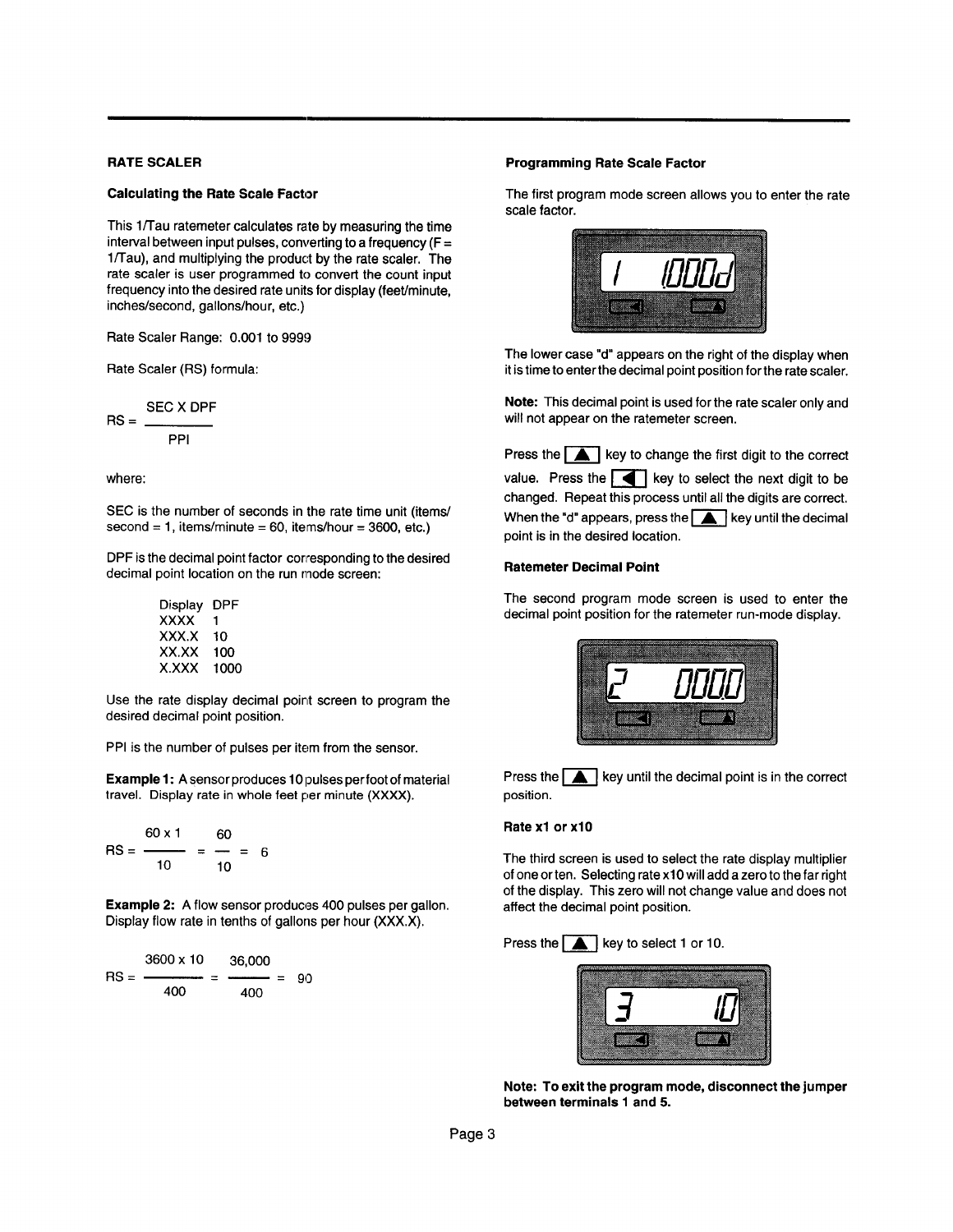## **OMEGA® ... Your Source for Process Measurement and Control**

### **TEMPERATURE**

- **wire: Thermocouple, RTD & Thermistor Probes, Connectors, Panels & Assemblies**<br> **Wire: Thermocouple, RTD & Thermistor**
- **Wire: Thermocouple, RTD & Thermistor**<br> *Calibrators & Ice Point References*
- **@** Calibrators & Ice Point References<br>**W** Recorders, Controllers & Process Monitors
- 
- **D'** Recorders, Controlle<br>D' Infrared Pyrometers

### **PRESSURE/STRAIN FORCE**

- **i⊁ Transducers & Strain Gauges**<br>**Dr** Load Cells & Pressure Gauges
- **D**' Load Cells & Pressure Gauges<br> **D'** Displacement Transducers
- **Displacement Transducers**<br>**De Linstrumentation & Accessories**
- 

### **FLOW/LEVEL**

- **E Rotameters, Gas Mass Flowmeters & Flow Computers**<br> **R Air Velocity Indicators**
- **W** Air Velocity Indicators<br>W Turbine/Paddlewheel Systems
- **W** Turbine/Paddlewheel Systems<br>**W** Totalizers & Batch Controllers
- 

## **pH/COPIDUCTIVITY**

- **@+ pH Electrodes, Testers & Accessories**
- **m** pH Electrodes, Testers & Acc<br>**T** Benchtop/Laboratory Meters
- **B Benchiop/Laboratory Meters**<br>**D Controllers, Calibrators, Simulators & Pumps**<br>**D** Industrial nH & Conductivity Fouloment
- **& Conductivity Equipment**

## **DATA ACQUISITION**

- **B Communication and Engineering Software**<br>B Communications-Based Acquisition System **@ Data Acquisition and Engineering Software**
- **B** Communications-Based Acquisition Systems<br>**Brug-in Cards for Apple, IBM & Compatibles**
- **Definity** Plug-in Cards for Apple, IBM & Compatibles<br>Definition of Systems
- 
- **B** Datalogging Systems<br>**Recorders** Printers & Plotters

## **HEATERS**

- **Heating Cable**
- **B** Heating Cable<br>**B** Cartridge & Strip Heaters
- **D** Cartridge & Strip Heaters<br>D**P** Immersion & Band Heaters
- **im Flexible Heaters**<br>**The Flexible Heaters**
- **D** Flexible Heaters<br>**D** Laboratory Heaters



One Omega Drive, P.O. Box 4047 Stamford CT 06907 Tel: (203) 359-1660 Telex: 996404 Cable OMEGA. Fax: (203) 359-7700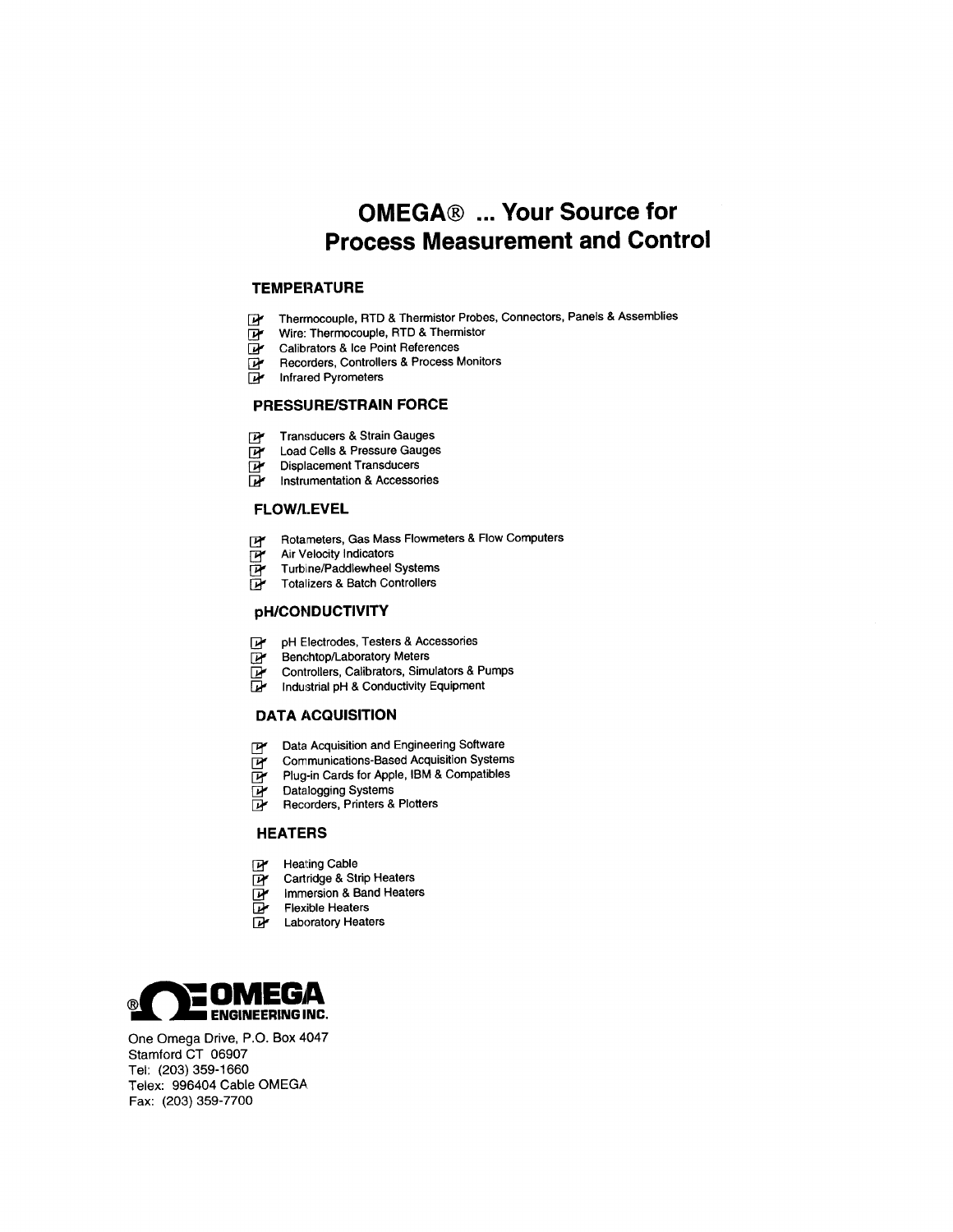## **WIRING RECOMMENDATIONS WIRING DIAGRAMS**

Following these suggestions will increase **noise immunity and lengthen unit life.**

the ratemeter with a the concept children in **Cable:** Make the connection between the count source and the ratemeter with a two-conductor shielded cable. Connect

**Relay Coil Suppression:** If a relay contact is used as a count source, suppress the relay coil. This can be accomplished with an RC network for AC coils or a diode for DC coils.

**Mounting:** Do not mount the ratemeter near a solenoid or other inductive devices. Supply enough ventilation to keep the ratemeter operating within the temperature specifications. Do not mount this unit in a heavy vibration area.

### **BATTERY SAFETY**

The lithium battery that powers your device contains inflammable materials such as lithium organic solvent, and other chemical ingredients. Explosion or fire may result if the battery is not handled correctly. To avoid an accident, follow these guidelines:

- ?? Do not stack or jumble up batteries
- Do not black of jumple up buttone
- ?? Do not disassemble batteries
- Do not recharge lithium batteries
- ?? Do not apply pressure to, or deform batteries
- Do not solder to batteries
- Do not dispose of batteries in fire
- Insert battery with correct polarity

|   | Terminal   Function | Operation                          |
|---|---------------------|------------------------------------|
|   | Ground              |                                    |
| 2 | Input B             | Use with Contact Closure to Ground |
|   | Rate Input          | Maximum 20 Hz Count Speed          |
| 3 | Input A             | Use with Current Sourcing Sensor   |
|   | Rate Input          | Maximum 10 kHz Count Speed         |
| 4 | Not                 |                                    |
|   | Used                |                                    |
|   |                     |                                    |
| 5 | Program             | Connect to Ground to Enter         |
|   | Enable              | Program Mode                       |

### **CONTACT CLOSURE RATE INPUT**



### **SOLID STATE RATE INPUT CURRENT SOURCING SENSOR**



### **SOLID STATE RATE INPUT CURRENT SINKING SENSOR**



**Current** Sinking

### SOLID STATE RATE INPUT SENSOR **MAGNETIC PICKUP**



**\* Not suitable for direct turbine meter or direct self-generating paddlewheel input.**

### **PROGRAM MODE ENABLE**